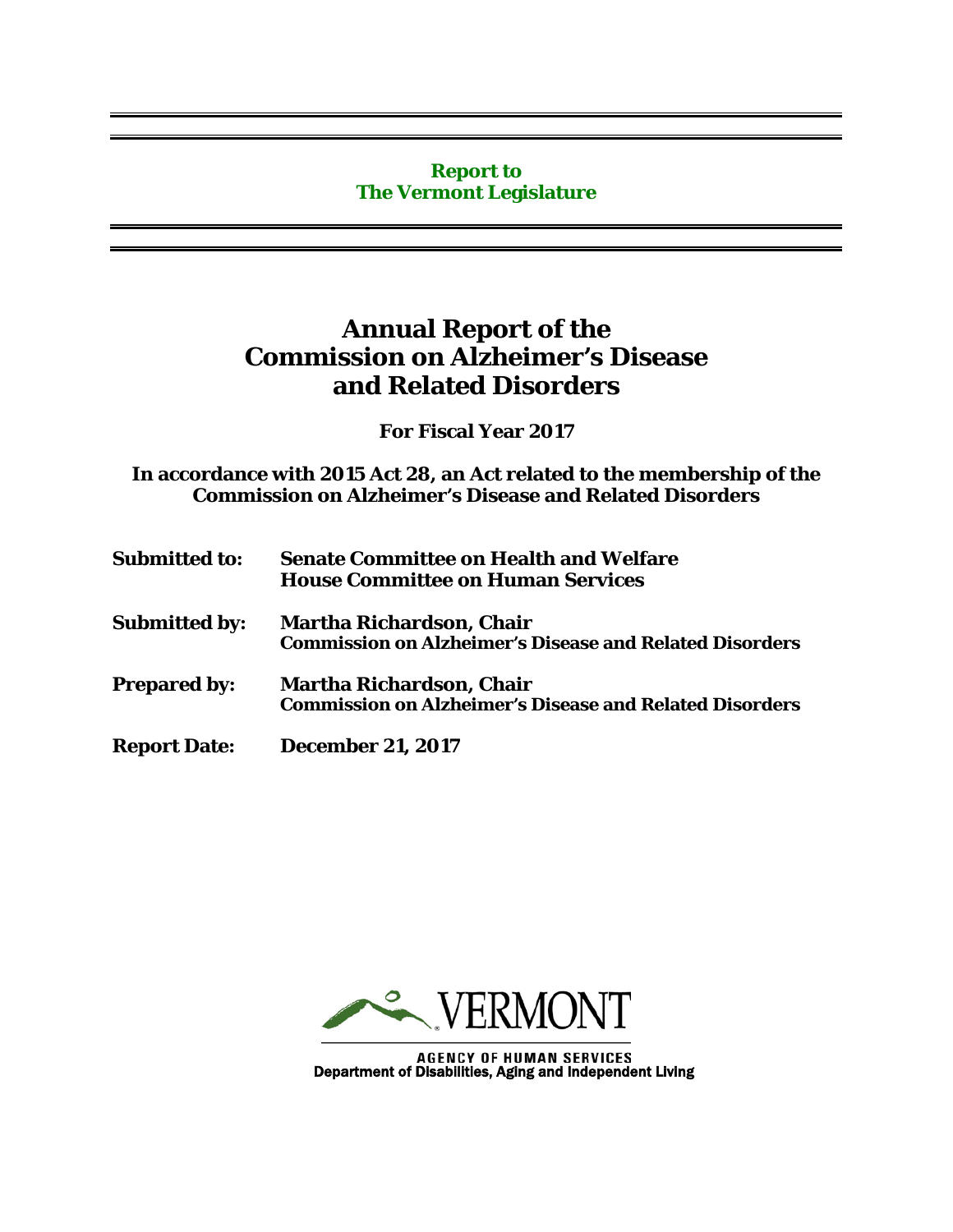## **2017 Annual Report ~ January 15, 2018**

#### **Overview: The State of Alzheimer's and Dementia in Vermont**

**PREVALENCE:** Over 5 million Americans, including over 12,000 Vermonters, are living with Alzheimer's as of 2017. This is expected to increase 42% to 17,000 by 2025.

| 65'                         | <b>WITH ALZHEIMER'S BY AGE*</b> | <b>NUMBER OF PEOPLE AGED 65 AND OLDER</b> |                                      |              |  |  |
|-----------------------------|---------------------------------|-------------------------------------------|--------------------------------------|--------------|--|--|
| Year                        | 65-74                           | $75 - 84$                                 | $85+$                                | <b>TOTAL</b> |  |  |
| 2017                        | 2,000                           | 5,000                                     | 5,100                                | 12,000       |  |  |
| 2020                        | 2,300                           | 5,800                                     | 5,300                                | 13,000       |  |  |
| 2025                        | 2,600                           | 7,900                                     | 6,100                                | 17,000       |  |  |
|                             |                                 |                                           | * Totals may not add due to rounding |              |  |  |
| Percentage change from 2017 |                                 |                                           |                                      |              |  |  |
| 50                          |                                 |                                           |                                      | 41.7%        |  |  |
| 40                          |                                 |                                           |                                      |              |  |  |
| 30                          |                                 |                                           |                                      |              |  |  |
| 20                          |                                 |                                           |                                      |              |  |  |
| 10                          |                                 | 8.3%                                      |                                      | $1.11 - 1.1$ |  |  |
| $\circ$                     |                                 |                                           |                                      |              |  |  |





change in Medicaid costs O from 2017 to 2025

**Cost:** In Vermont alone, the Medicaid costs of caring for people with Alzheimer's in 2017 was \$98 million and is projected to increase by 44% to \$141 million by 2025.

The total cost of healthcare, long-term care and hospice for Alzheimer's in 2017 was estimated to be \$259 billion nationwide.

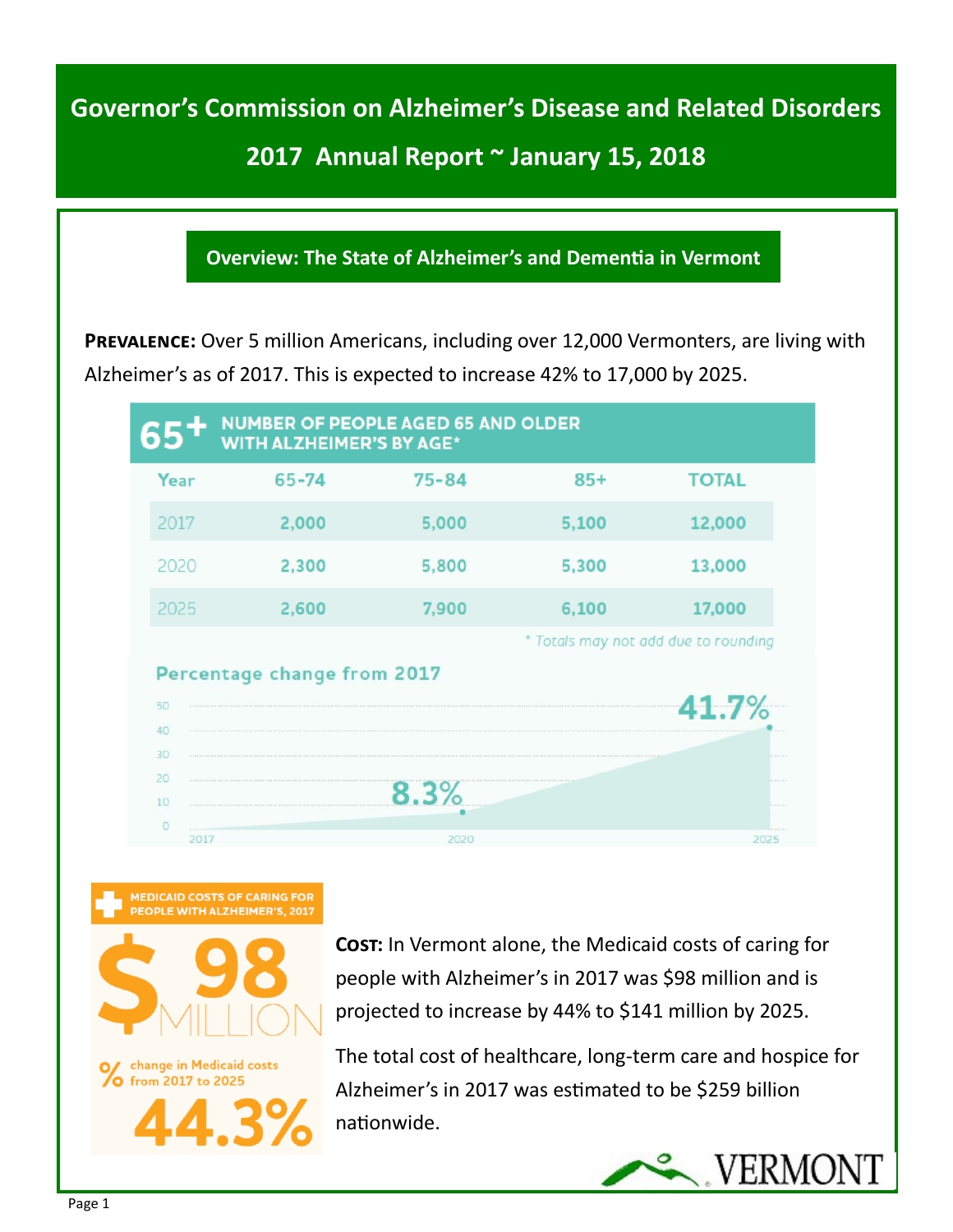### **2017 Annual Report ~ January 15, 2018**

**Mortality: Alzheimer's is the 5th leading cause of death in Vermont, and Vermont has the 4th highest Alzheimer's death rate in America.**  Although deaths from other major causes (heart disease, cancer, etc.) have decreased over the last decade, deaths from Alzheimer's have increased 99% since 2000.



**Caregivers: In 2016, approximately 30,000 Vermonters provided unpaid caregiving to people living with Alzheimer's and dementia, totaling 34 million hours at a value of \$430 million.** But caregiving comes at a high price, with caregivers' physical and psychological health suffering and many struggling financially to pay for basic needs. Caregivers suffer loss of wages, health insurance and other job benefits, retirement savings or investment, and Social Security benefits. 10 million caregivers aged 50+ who care for their parents lose an estimated \$3 trillion in wages, pensions, retirement funds, and benefits, impacting the entire workforce.

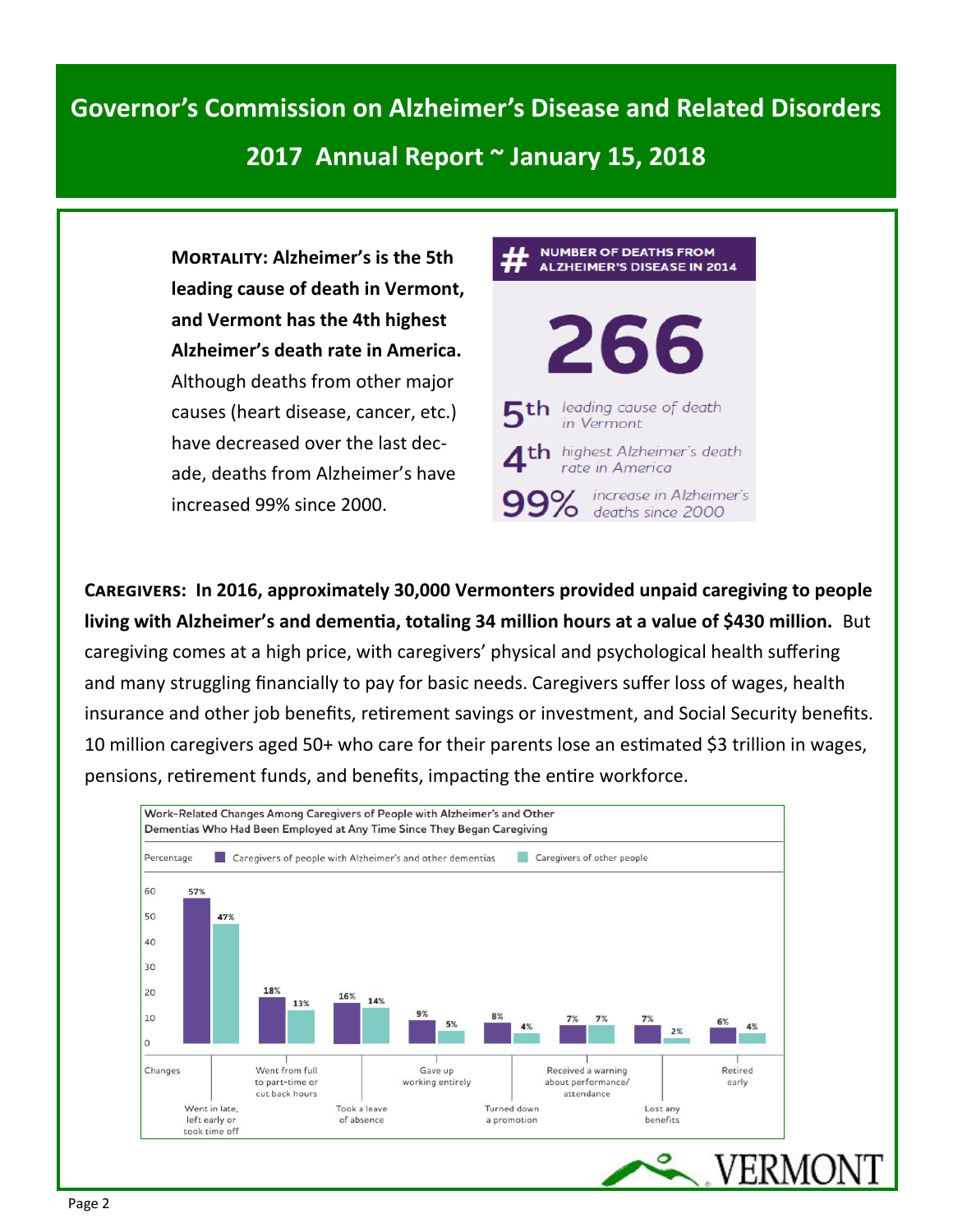#### **2017 Commission Findings & Activities**



**OUR CHARGE IN VERMONT:** Alzheimer's is a public health issue that needs a coordinated and comprehensive response. Vermont is the second oldest state in the nation (by median age), with one in three Vermonters expected to be over 60 by 2030 and those over 80 expected to double. People are living longer but with more chronic and complex health conditions, Alzheimer's and dementia being foremost among them. Vermont currently lacks the capacity to adequately support the growing number of individuals with Alzheimer's or dementia and their families. We must do more to educate around prevention, expand and strengthen our workforce, and engage our decision makers if we are to be prepared to meet the needs of Vermonters now and into the future. The Governor's Commission on Alzheimer's Disease and Related Disorders (ADRD) is proud to play a role in this critical effort. **We focus on 1) increasing awareness of the disease, with a focus on early detection, 2) advocacy for resources and training of providers across the continuum of care, and 3) supporting the growing number of family caregivers. Below are highlights of the Commission's work in 2017:**

#### **Advocacy, Public Awareness, Education/Training:**

Despite rising concern regarding the increasing prevalence of ADRD and the growing healthcare costs associated with the disease, significant stigma and misunderstanding still exists. It is critical that our state develop the knowledge and understanding needed to address the needs of those impacted today and in the future.

• After reviewing statutes from various states and meeting with leaders in the Division of Licensing and Protection and Vermont Health Care Association to explore opportunities to improve dementia specific training in Vermont, the Commission hosted a meeting of 30 stakeholders, including administrators of Long-term Care Facilities, dementia care practitioners, dementia training educators, advocates and family caregivers to identify current dementia training taking place in the state, key successes and challenges in the field, and important areas for improvement to the dementia training standards in current state regulations. Participants overwhelmingly agreed that increasing and enhancing dementia training statewide would improve quality of care.

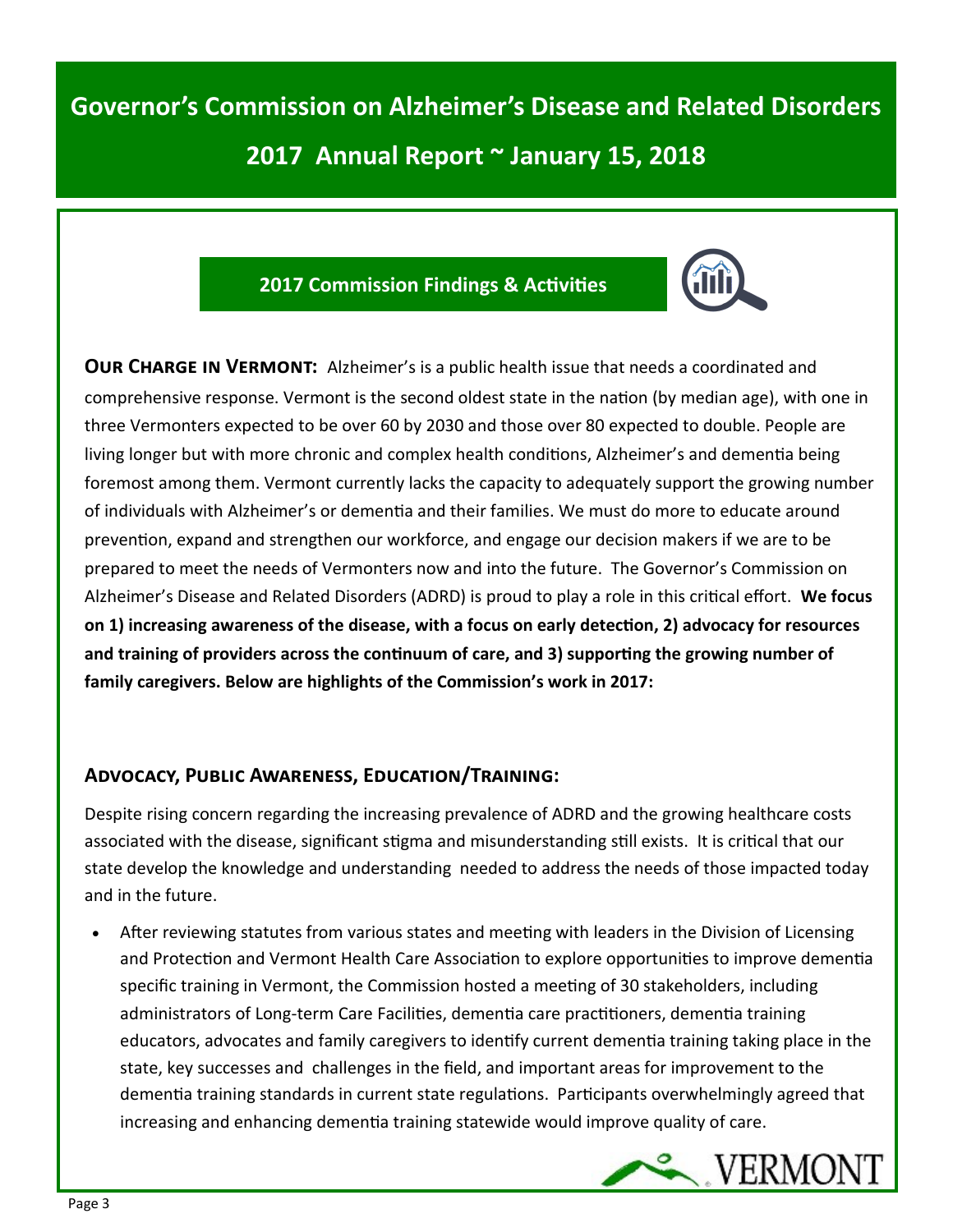#### **2017 Commission Findings & Activities**

#### **Advocacy, Public Awareness, Education/Training (continued):**

- Commission members hosted and participated in Alzheimer's Awareness and Advocacy Day at the Statehouse on April 6, 2017, and members met with Lieutenant Governor Zuckerman as well as their senators and representatives to share their stories and raise awareness.
- Commission members provided information, resources and stories to the Burlington Free Press for a [Brain Awareness Month Special Section](https://www.ifoldsflip.com/i/832872-brain-awareness-month-2017) during the month of June.

#### **Prevention, Early Detection and Diagnosis:**

For years Alzheimer's and dementia have been viewed as diseases of the elderly and rarely addressed until chronic symptoms begin to affect activities of daily life. However, research continues to emphasize the importance of early intervention to allow families the time to plan and prepare for future needs.

- The 2016 Behavioral Risk Factor Surveillance Survey asked adults about cognitive decline. 10% of adults age 45 or older reported experiencing worsening confusion and memory loss in the last year. Of those who reported cognitive decline, less than half (46%) reported that they or someone else had discussed this with a health care professional.
- Commission members met with Vermont Department of Health Commissioner Dr. Mark Levine and Vermont Department of Disabilities, Aging and Independent Living Commissioner Monica Hutt to advocate for an Alzheimer's Action Plan led by the Department of Health and the Department of Disabilities, Aging and Independent Living. The Departments agreed and have begun development of a plan that will include Grand Rounds education on dementia, including its links to chronic disease, such as vascular risk factors, increased media focus on Healthy Brain Month, and workforce development/training for those interacting with people with dementia. VDH and DAIL will use [The Healthy Brain Initiative: A National Public Health Road Map to Maintaining Cognitive](https://www.cdc.gov/aging/healthybrain/roadmap.htm)  [Health,](https://www.cdc.gov/aging/healthybrain/roadmap.htm) developed by the CDC, as a guiding tool.
- Commission members provided information to the primary care audience at the Blueprint for Health conference and the Geriatrics Conference.

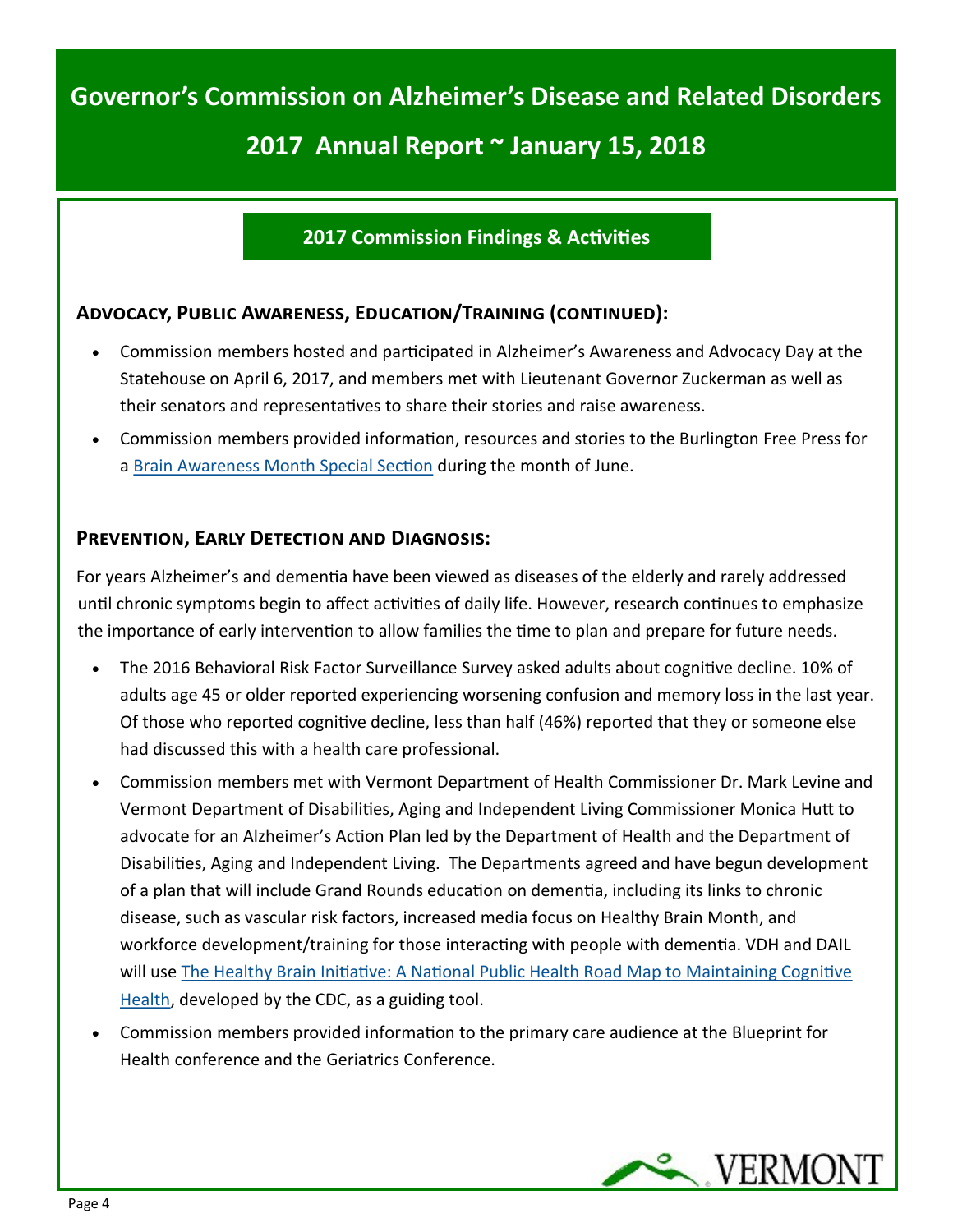#### **2017 Commission Findings & Activities**

#### **Enhancing Caregiver Support:**

National and state information indicates that as many as half of families receiving a dementia diagnosis receive little or no information or support for addressing the disease and its impact on the person and their family. The Commission is working to combat this trend.

- In 2016, the Commission worked with Dr. Kelly Melekis to develop a statewide survey of caregivers of people with ADRD. Dr. Melekis presented the resulting report, "[Caring for Caregivers in Ver](http://asd.vermont.gov/sites/asd/files/documents/2017%20Caregiver%20Survey%20Report%20-%20Kelly%20Melekis.pdf)[mont,"](http://asd.vermont.gov/sites/asd/files/documents/2017%20Caregiver%20Survey%20Report%20-%20Kelly%20Melekis.pdf) to the Commission in July, 2017, which included a focus on: 1) increasing affordability of dementia care, 2) increasing and coordinating access to services and supports for caregivers, and 3) providing more skills training to caregivers, both paid and unpaid, around dementia care.
- Commission members submitted editorial articles published in six Vermont publications to raise awareness about November as National Family Caregiver Month, the results of the caregiver survey, and the supports available to family caregivers in Vermont (Ex: [Caring for Caregivers,](https://www.timesargus.com/articles/caring-for-caregivers/) Times Argus, 11/14).
- Commission members are also taking steps in their individual organizations to address caregiver support. For example, the 2018 Gerontology Symposium will include a special track for family caregivers, *Caregiving for Persons with Dementia: Families and Professionals Working Together*.

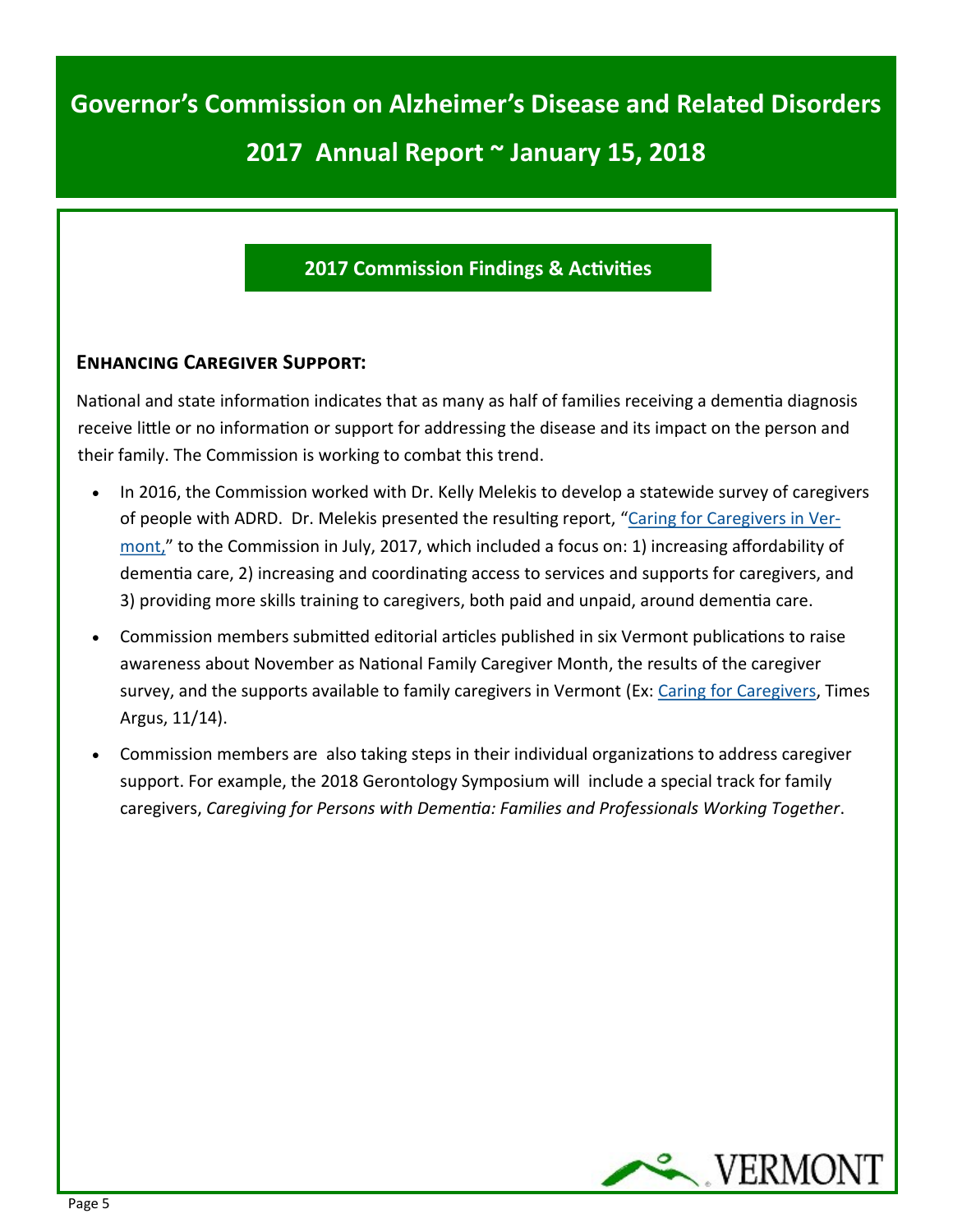#### **Recommendations for Legislative Action in 2018**

 The ADRD Commission recognizes the inherent challenge in this work. These are complicated diseases and require a coordinated, multi-pronged approach and a public-private partnership to address effectively. As a state, Vermont must have long-term goals and plans that include collaboration at all phases and levels. While working on the long-term vision of a world without Alzheimer's, the ADRD Commission believes that the following short-term recommendations are critical to our success:

**1. Support Public Understanding of Alzheimer's & Dementia with \$100,000 toward a PUBLIC HEALTH CAMPAIGN ON BRAIN HEALTH AND DEMENTIA:** With a growing body of research showing the importance of physical activity, mental stimulation, and social activity in building a cognitive reserve, as well as the critical need for early detection and diagnosis, now is the time to be educating across the lifespan and across sectors (medical, social, business) to impact the future.

#### **2. Increase Dementia Training Hours and competencies for Staff in Long Term Care**

**FACILITIES:** Develop statewide standards for dementia care training for the healthcare and caregiving workforce in acute and long-term care settings (institutional, residential, and home based). We specifically recommend increasing the dementia training hours and competency requirements in nursing home and residential care home regulations as the starting point, building out additional training for other settings from there.

#### **3. Increase Support for Family Caregivers with an additional \$100,000 for**

**training and respite:** Increase funding to support family caregivers through caregiver trainings, psycho-social support and dementia respite grants, all of which help reduce caregiver stress, improve caregiving skills, and support people living with dementia to remain at home. Provide incentives to businesses who institute caregiver-friendly workplace policies such as in-house training/counseling services, flexible hours, teleworking, and family leave policies that include caring for relatives with dementia.

**4. PROTECT MEDICAID,** which helps thousands of Vermonters living with dementia pay for long-term care.

In addition to the recommendations above, the Commission encourages the legislature to revisit the recommendations in the [2008 Vermont State Plan on Dementia.](https://www.alz.org/national/documents/Vermont_State_Plan.pdf) While the scope of the challenge has increased over the last decade, and some good progress has been made, many of the recommendations still apply and have become more critical today. VERMONT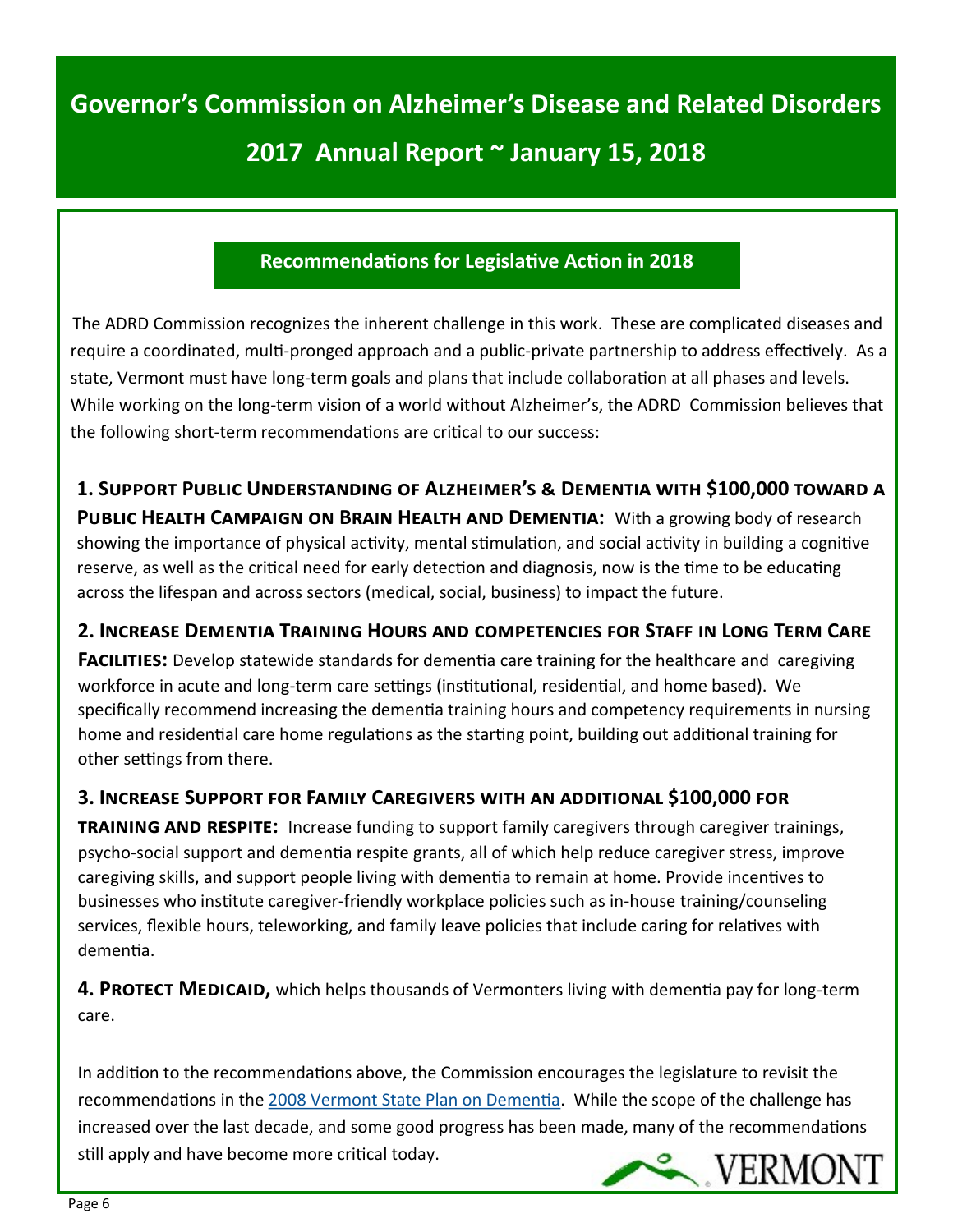## **2017 Annual Report ~ January 15, 2018**

#### **Commission Membership**

| <b>NAME</b> (alphabetical by last name) | <b>REPRESENTATION</b>              |  |  |
|-----------------------------------------|------------------------------------|--|--|
| <b>Mohamed Basha</b>                    | <b>Registered Nurse</b>            |  |  |
| Mark Boutwell (appt. pending)           | Area Agencies on Aging             |  |  |
| <b>Molly Dugan</b>                      | <b>SASH</b>                        |  |  |
| <b>Ellen Gagner</b>                     | <b>Family Caregivers</b>           |  |  |
| <b>Walter Gundel</b>                    | Physicians                         |  |  |
| Glenn Jarrett                           | Legal profession                   |  |  |
| <b>Constance Moser</b>                  | Clergy                             |  |  |
| Janet Nunziata                          | <b>UVM Center on Aging</b>         |  |  |
| Nancy Oakes (appt. pending)             | <b>Social Workers</b>              |  |  |
| Diane Olechna (appt. pending)           | Home Health                        |  |  |
| Martha Richardson, Chair                | Alzheimer's Association            |  |  |
| Roberta Rood                            | Mental health provider             |  |  |
| Linda Seaver (appt. pending)            | <b>Business community</b>          |  |  |
| Angela Smith-Dieng                      | <b>DAIL</b>                        |  |  |
| Joyce Touchette                         | <b>Residential Care</b>            |  |  |
| <b>Rhonda Williams</b>                  | <b>VDH</b>                         |  |  |
|                                         |                                    |  |  |
| <b>Current Vacancies:</b>               |                                    |  |  |
| <b>Nursing Home Administrator</b>       | In process of seeking applications |  |  |
| Adult Day Provider                      | In process of seeking applications |  |  |